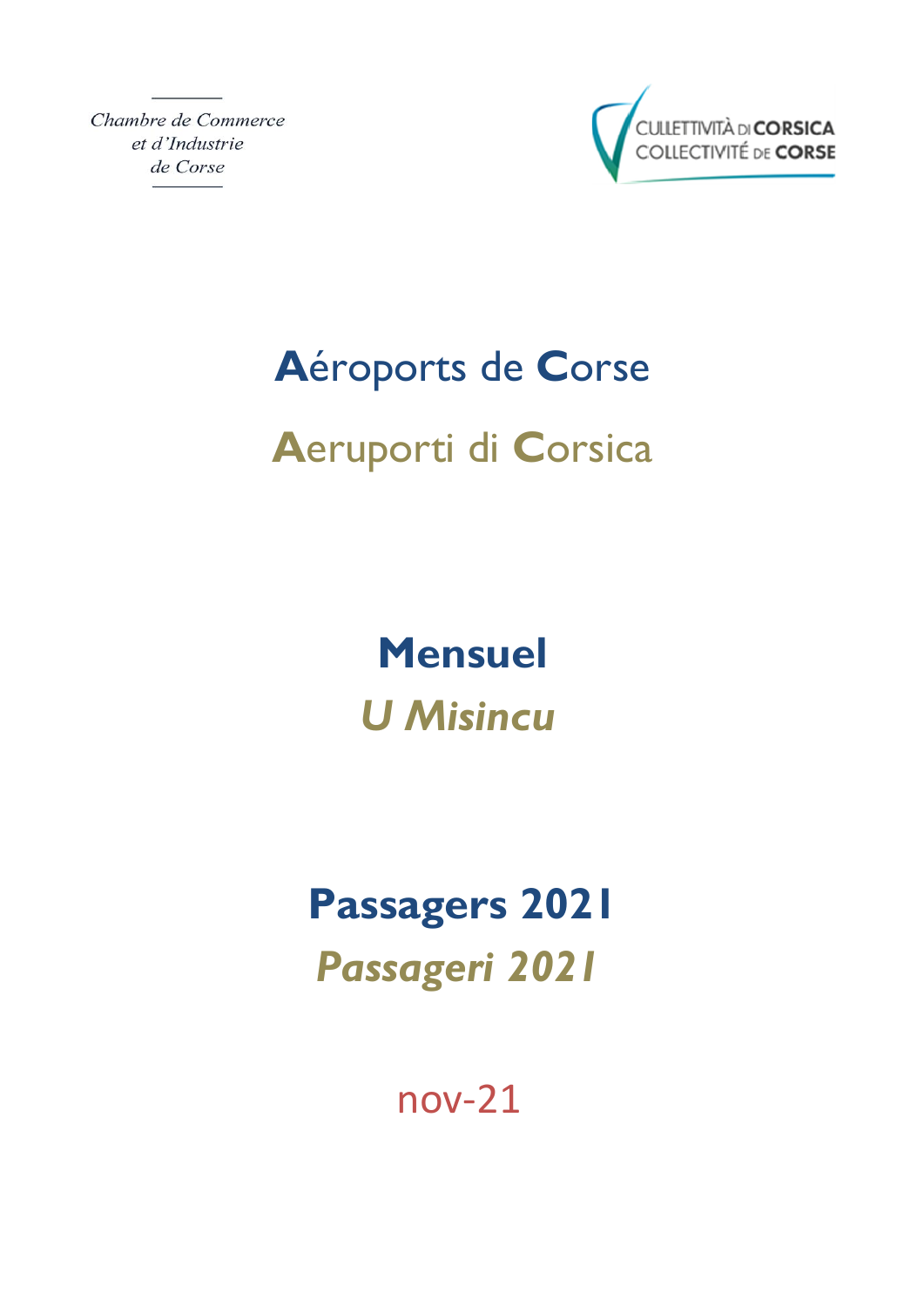## **novembre 2021**

## **PASSAGERS AU GLOBAL**

| <b>TOTAL AEROPORTS</b> |  |        | Passagers du 1er au 30 novembre |                  |           | Cumul Passagers depuis le 1er Janvier |          |
|------------------------|--|--------|---------------------------------|------------------|-----------|---------------------------------------|----------|
|                        |  | 2020   | 2021                            | <b>Variation</b> | 2020      | 2021                                  | Variatio |
| <b>National</b>        |  | 48 197 | 171 202                         | 255.2%           | 2 138 206 | 3 206 801                             | 50,0%    |
| International          |  | 103    | 1 2 1 6                         | 1080.6%          | 164 111   | 323 997                               | 97.4%    |
| <b>TOTAL</b>           |  | 48 300 | 172 418                         | 257.0%           | 2 302 317 | 3 530 798                             | 53,4%    |

 $\overline{\phantom{a}}$ 

| <b>AJACCIO</b> |  |       | Passagers du 1er au 30 novembre |           |         | Cumul Passagers depuis le 1er Janvier |          |
|----------------|--|-------|---------------------------------|-----------|---------|---------------------------------------|----------|
|                |  | 2020  | 2021                            | Variation | 2020    | 2021                                  | Variatio |
| National       |  | 17468 | 70 560                          | 303.9%    | 839418  | 1 244 175                             | 48.2%    |
| International  |  |       | 233                             |           | 57801   | 99 533                                | 72.2%    |
| TOTAL          |  | 17468 | 70793                           | 305,3%    | 897 219 | 1 343 708                             | 49,8%    |

| <b>BASTIA</b> |  | Passagers du 1er au 30 novembre |         |                  |  |         | Cumul Passagers depuis le 1er Janvier |                 |
|---------------|--|---------------------------------|---------|------------------|--|---------|---------------------------------------|-----------------|
|               |  | 2020                            | 2021    | <b>Variation</b> |  | 2020    | 2021                                  | <b>Variatio</b> |
| National      |  | 18 135                          | 69 5 54 | 283,5%           |  | 710 715 | 1 008 582                             | 41.9%           |
| International |  | 98                              | 975     | 894.9%           |  | 56 638  | 117 730                               | 107.9%          |
| TOTAL         |  | 18 233                          | 70529   | 286,8%           |  | 767 353 | 1 1 2 6 3 1 2                         | 46,8%           |

| <b>CALVI</b>  |  | Passagers du 1er au 30 novembre |        |                  |  |          | Cumul Passagers depuis le 1er Janvier |                 |
|---------------|--|---------------------------------|--------|------------------|--|----------|---------------------------------------|-----------------|
|               |  | 2020                            | 2021   | <b>Variation</b> |  | 2020     | 2021                                  | <b>Variatio</b> |
| National      |  | 5 7 1 2                         | 10 907 | 90.9%            |  | 160 203  | 256 367                               | 60.0%           |
| International |  |                                 |        | 60,0%            |  | 15 5 8 5 | 32 014                                | 105.4%          |
| ΤΟΤΑL         |  | 5717                            | 10915  | 90,9%            |  | 175 788  | 288 381                               | 64,1%           |

| <b>FIGARI</b> |  | Passagers du 1er au 30 novembre |         |                  |  |        | Cumul Passagers depuis le 1er Janvier |                 |
|---------------|--|---------------------------------|---------|------------------|--|--------|---------------------------------------|-----------------|
|               |  | 2020                            | 2021    | <b>Variation</b> |  | 2020   | 2021                                  | <b>Variatio</b> |
| National      |  | 6882                            | 20 181  | 193,2%           |  | 427870 | 697 677                               | 63,1%           |
| International |  |                                 |         |                  |  | 34 087 | 74 720                                | 119.2%          |
| ΤΟΤΑL         |  | 6882                            | 20 18 1 | 193,2%           |  | 461957 | 772 397                               | 67,2%           |

| Passagers du 1er au 30 novembre |         |           |  |           | Cumul Passagers depuis le 1er Janvier |           |
|---------------------------------|---------|-----------|--|-----------|---------------------------------------|-----------|
| 2020                            | 2021    | Variation |  | 2020      | 2021                                  | Variation |
| 18 197                          | 171 202 | 255.2%    |  | 2 138 206 | 3 206 801                             | 50.0%     |
| 103                             | 1 2 1 6 | 1080,6%   |  | 164 111   | 323 997                               | 97.4%     |
| 8300                            | 172 418 | 257,0%    |  | 2 302 317 | 3 530 798                             | 53,4%     |

| Passagers du 1er au 30 novembre |        |           |  |         | Cumul Passagers depuis le 1er Janvier |           |
|---------------------------------|--------|-----------|--|---------|---------------------------------------|-----------|
| 2020                            | 2021   | Variation |  | 2020    | 2021                                  | Variation |
| .7468                           | 70 560 | 303.9%    |  | 839 418 | 1 244 175                             | 48.2%     |
|                                 | 233    |           |  | 57801   | 99 533                                | 72.2%     |
| .7468                           | 70793  | 305,3%    |  | 897 219 | 1 343 708                             | 49,8%     |

| Passagers du 1er au 30 novembre |         |           |  | Cumul Passagers depuis le 1er Janvier |               |           |  |  |
|---------------------------------|---------|-----------|--|---------------------------------------|---------------|-----------|--|--|
| 2020                            | 2021    | Variation |  | 2020                                  | 2021          | Variation |  |  |
| .8 135                          | 69 5 54 | 283,5%    |  | 710 715                               | 1 008 582     | 41.9%     |  |  |
| 98                              | 975     | 894,9%    |  | 56 638                                | 117 730       | 107.9%    |  |  |
| 8 2 3 3                         | 70 529  | 286,8%    |  | 767 353                               | 1 1 2 6 3 1 2 | 46,8%     |  |  |

| Passagers du 1er au 30 novembre |        |                  |  | Cumul Passagers depuis le 1er Janvier |         |           |  |  |
|---------------------------------|--------|------------------|--|---------------------------------------|---------|-----------|--|--|
| 2020                            | 2021   | <b>Variation</b> |  | 2020                                  | 2021    | Variation |  |  |
| 5 712                           | 10 907 | 90.9%            |  | 160 203                               | 256 367 | 60.0%     |  |  |
|                                 |        | 60.0%            |  | 15 5 8 5                              | 32 014  | 105.4%    |  |  |
| 5 717                           | 10915  | 90.9%            |  | 175 788                               | 288 381 | 64.1%     |  |  |

| Passagers du 1er au 30 novembre |         |           |  |        | Cumul Passagers depuis le 1er Janvier |           |
|---------------------------------|---------|-----------|--|--------|---------------------------------------|-----------|
| 2020                            | 2021    | Variation |  | 2020   | 2021                                  | Variation |
| 6 882                           | 20 181  | 193.2%    |  | 427870 | 697 677                               | 63.1%     |
|                                 |         | -         |  | 34 087 | 74 720                                | 119.2%    |
| 6 882                           | 20 18 1 | 193,2%    |  | 461957 | 772 397                               | 67.2%     |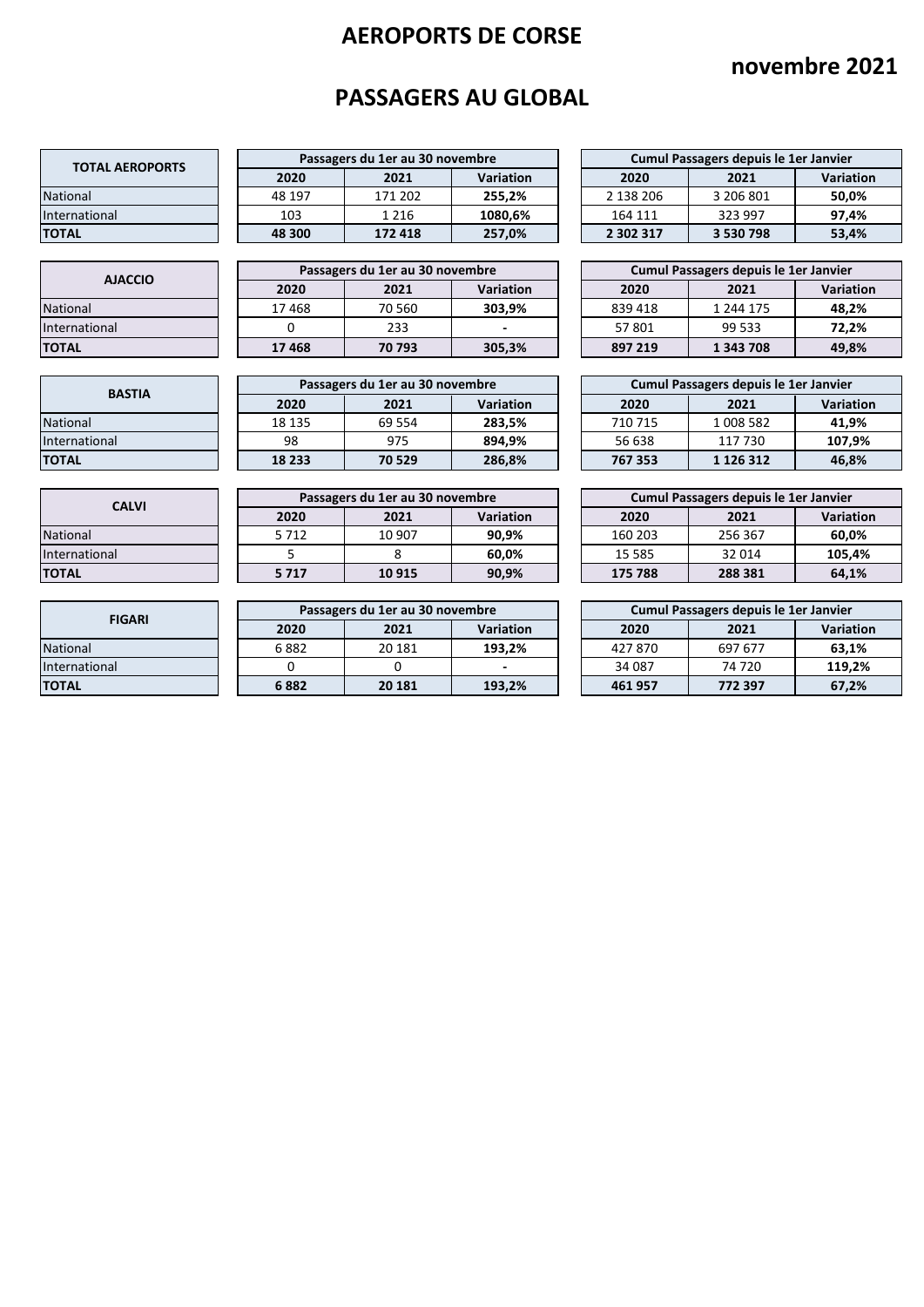#### **novembre 2021**

#### **PASSAGERS**

|                 | Passagers du 1er au 30 novembre |        |         |                  |           | Cumul Passagers depuis le 1er Janvier |           |
|-----------------|---------------------------------|--------|---------|------------------|-----------|---------------------------------------|-----------|
|                 |                                 | 2020   | 2021    | <b>Variation</b> | 2020      | 2021                                  | Variation |
| <b>National</b> |                                 | 48 197 | 171 202 | 255.2%           | 2 138 206 | 3 206 801                             | 50.0%     |
| International   |                                 | 103    | 1 2 1 6 | 1080.6%          | 164 111   | 323 997                               | 97,4%     |
| <b>TOTAL</b>    |                                 | 48 300 | 172 418 | 257,0%           | 2 302 317 | 3 530 798                             | 53,4%     |

| Cumul Passagers depuis le 1er Janvier |                  |       |  |  |  |  |  |  |
|---------------------------------------|------------------|-------|--|--|--|--|--|--|
| 2020                                  | <b>Variation</b> |       |  |  |  |  |  |  |
| 2 138 206                             | 3 206 801        | 50,0% |  |  |  |  |  |  |
| 164 111                               | 323 997          | 97.4% |  |  |  |  |  |  |
| 2 302 317                             | 3 530 798        | 53,4% |  |  |  |  |  |  |

Lignes Pax Variation n-1<br>
Paris Orly 70 851 307,9% Lyon St Exupery 4913 460,8% Montpellier | 496 | 588,9% | | Montpellier | 41 847 | 83,3% Autres Inter. 734 12133,3% Autres Inter. 72 836 149,4%

| Pax      | Variation n-1 | Lignes          | Pax     | Variation n-1 |
|----------|---------------|-----------------|---------|---------------|
| 70851    | 307,9%        | Paris Orly      | 931 630 | 33,6%         |
| 50 016   | 188,6%        | Marseille       | 499 357 | 27,7%         |
| 21 4 4 9 | 251,8%        | <b>Nice</b>     | 221041  | 30,1%         |
| 5 3 2 6  | 792,1%        | <b>Bordeaux</b> | 191 041 | 81,9%         |
| 519      |               | <b>Brest</b>    | 39 987  | 119,3%        |
| 1544     | 797,7%        | Caen            | 66 600  | 44,9%         |
| 3674     | 522,7%        | Lille           | 121 142 | 58,5%         |
| 4913     | 460.8%        | Lyon St Exupery | 254 764 | 70,4%         |
| 496      | 588,9%        | Montpellier     | 41847   | 83,3%         |
| 6319     | 775,2%        | <b>Nantes</b>   | 337 241 | 92,3%         |
| 2810     | 410,9%        | Strasbourg      | 84 315  | 63,1%         |
| 2 2 6 6  | 385,2%        | Toulouse        | 99 248  | 48,2%         |
| 1019     | $-66,2%$      | Autres Nat.     | 47939   | 119,6%        |
| 482      | $-66,2%$      | Charleroi       | 78 130  | 84,6%         |
| 734      | 12133,3%      | Autres Inter.   | 72836   | 149,4%        |
|          |               |                 |         |               |





COMPAGNIES COMPAGNIES

LIGNES

| Compagnies               | Pax     | Variation n-1 | Compagnies               | Pax     | Variation |
|--------------------------|---------|---------------|--------------------------|---------|-----------|
| Air Corsica              | 130 124 | 201,6%        | Air Corsica              | 1494143 | 36,6%     |
| Air France               | 17758   | 1112,2%       | Air France               | 448 163 | 21,7%     |
| Easyjet Europe           | 3709    | 1000,6%       | Easyjet Europe           | 503 253 | 313,3%    |
| Volotea                  | 18526   | 475,5%        | Volotea                  | 793 336 | 52,5%     |
| Transavia                | 1 3 3 3 |               | Transavia                | 60 555  | 7126,19   |
| Lufthansa                | 178     |               | Lufthansa                | 17654   |           |
| <b>Autres Compagnies</b> | 790     | 498,5%        | <b>Autres Compagnies</b> | 45 402  | 185,0%    |
|                          |         |               |                          |         |           |

| Compagnies      | Pax     | Variation n-1            | Compagnies               | Pax       | Variation n-1 |
|-----------------|---------|--------------------------|--------------------------|-----------|---------------|
| Air Corsica     | 130 124 | 201,6%                   | Air Corsica              | 1 494 143 | 36,6%         |
| Air France      | 17758   | 1112.2%                  | Air France               | 448 163   | 21,7%         |
| asyjet Europe   | 3709    | 1000,6%                  | Easyjet Europe           | 503 253   | 313,3%        |
| Volotea         | 18 5 26 | 475.5%                   | Volotea                  | 793 336   | 52,5%         |
| Transavia       | 1 3 3 3 | $\overline{\phantom{a}}$ | Transavia                | 60 555    | 7126.1%       |
| Lufthansa       | 178     |                          | Lufthansa                | 17 654    |               |
| tres Compagnies | 790     | 498.5%                   | <b>Autres Compagnies</b> | 45 402    | 185.0%        |



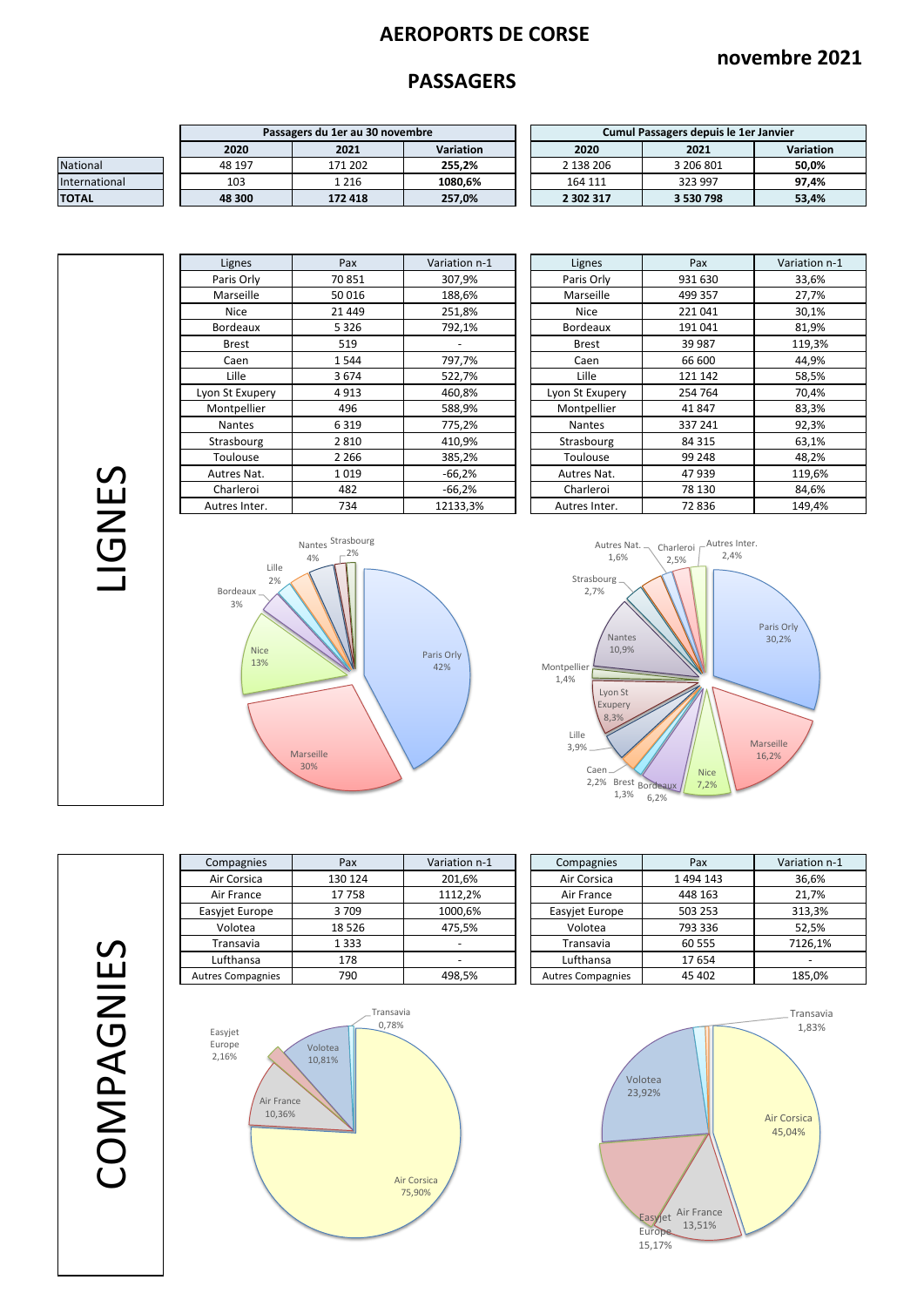#### **novembre 2021**

| <b>PASSAGERS PAR LIGNE</b> |  |
|----------------------------|--|
|----------------------------|--|

|         | <b>National</b>                     | Ajaccio    | <b>Bastia</b> | Calvi                   | <b>Figari</b>    | <b>Total</b>        |
|---------|-------------------------------------|------------|---------------|-------------------------|------------------|---------------------|
|         | Paris Orly                          | 28729      | 27941         | 5937                    | 8 2 4 4          | 70851               |
|         | Marseille                           | 20 165     | 21516         | 2954                    | 5 3 8 1          | 50 016              |
|         | Nice                                | 7964       | 9375          | 1680                    | 2 4 3 0          | 21 4 4 9            |
|         | Bordeaux                            | 2 5 9 4    | 1970          | 0                       | 762              | 5326                |
|         | <b>Brest</b>                        | 337<br>182 |               | 0                       | $\Omega$         | 519                 |
|         | Caen                                | 1 1 9 4    | 189           | 0                       | 161              | 1544                |
|         | Lille                               | 1 2 4 1    | 1 2 4 5       | 0                       | 1 1 8 8          | 3674                |
|         | Lyon St Exupery                     | 1930       | 2983          | 0                       | 0                | 4913                |
|         | Montpellier                         | 325        | 171           | 0                       | 0                | 496                 |
|         | Nantes                              | 2 5 4 7    | 2 2 8 8       | 194                     | 1 2 9 0          | 6319                |
|         | Paris Cdg                           | 0          | 0             | $\mathbf 0$             | $\mathbf 0$      | $\mathbf{0}$        |
|         | Strasbourg                          | 1 2 1 3    | 1 2 5 4       | 0                       | 343              | 2810                |
|         | Toulouse                            | 1843       | 229           | $\Omega$                | 194              | 2 2 6 6             |
| MENSUEI | Autres Nat.                         | 478        | 211           | 142                     | 188              | 1019                |
|         | <b>Total</b>                        | 70 560     | 69 554        | 10 907                  | 20 18 1          | 171 202             |
|         | Variation Volume /(n-1)             | 53 092     | 51 419        | 5 1 9 5                 | 13 299           | 123 005             |
|         |                                     |            |               |                         |                  |                     |
|         | Variation % / (n-1)                 | 303,9%     | 283,5%        | 90,9%                   | 193,2%           | 255,2%              |
|         |                                     |            |               |                         |                  |                     |
|         | International                       | Ajaccio    | <b>Bastia</b> | Calvi                   | Figari           | <b>Total</b>        |
|         | Charleroi<br>Genève                 | 233<br>0   | 249           | 0<br>0                  | $\mathbf 0$<br>0 | 482<br>$\mathbf{0}$ |
|         |                                     | 0          | 0<br>0        | $\Omega$                | $\Omega$         | $\mathbf{0}$        |
|         | Bâle - Mulhouse<br><b>Bruxelles</b> | 0          | 0             | 0                       | 0                | $\mathbf{0}$        |
|         | Luxembourg                          | 0          | 0             | 0                       | 0                | $\mathbf{0}$        |
|         | Autres Inter.                       | 0          | 726           | 8                       | 0                | 734                 |
|         | <b>Total</b>                        | 233        | 975           | 8                       | $\mathbf{0}$     | 1 2 1 6             |
|         |                                     |            |               |                         |                  |                     |
|         | Variation Volume /(n-1)             | 233        | 877           | $\overline{\mathbf{3}}$ | 0                | 1 1 1 3             |
|         | Variation % / (n-1)                 |            | 894,9%        | 60,0%                   |                  | 1080,6%             |
|         | <b>Total</b>                        | 70793      | 70 529        | 10 915                  | 20 18 1          | 172 418             |
|         | Variation Volume /(n-1)             | 53 325     | 52 296        | 5 1 9 8                 | 13 299           | 124 118             |

|              | <b>National</b>                                | Ajaccio   | <b>Bastia</b> | Calvi    | <b>Figari</b> | <b>Total</b> |
|--------------|------------------------------------------------|-----------|---------------|----------|---------------|--------------|
|              | Paris Orly                                     | 350928    | 312 944       | 118 934  | 148 824       | 931 630      |
|              | Marseille                                      | 193 230   | 190 954       | 45 122   | 70 051        | 499 357      |
|              | Nice                                           | 76 684    | 81 114        | 22728    | 40 5 15       | 221 041      |
|              | Beauvais                                       | 4851      | 1415          | 0        | 29 509        | 35 775       |
|              | Bordeaux                                       | 89 918    | 46 812        | 1615     | 52 696        | 191 041      |
|              | <b>Brest</b>                                   | 15 802    | 12014         | 2 2 2 8  | 9943          | 39 987       |
|              | Caen                                           | 33 334    | 15 343        | 1625     | 16 298        | 66 600       |
|              | Lille                                          | 41 902    | 36 093        | 1675     | 41 472        | 121 142      |
|              | Lyon St Exupery                                | 97 103    | 86 065        | 13 859   | 57737         | 254 764      |
|              | Montpellier                                    | 21 2 2 2  | 10783         | 1658     | 8 1 8 4       | 41847        |
|              | Nantes                                         | 135 247   | 98 209        | 18 976   | 84 809        | 337 241      |
|              | Paris Cdg                                      | 83 942    | 47 994        | 17 455   | 74 549        | 223 940      |
|              | Rennes                                         | 3726      | 2816          | 1362     | 3 0 3 0       | 10934        |
| 1er janvier  | Strasbourg                                     | 32 503    | 30 530        | 1 1 8 7  | 20 095        | 84 315       |
|              | Toulouse                                       | 45 616    | 22829         | 1430     | 29 373        | 99 248       |
| ≗            | Autres Nat.                                    | 18 167    | 12 667        | 6513     | 10 5 92       | 47939        |
|              | <b>Total</b>                                   | 1 244 175 | 1008582       | 256 367  | 697 677       | 3 206 801    |
|              | Variation Volume /(n-1)                        | 404 757   | 297867        | 96 164   | 269 807       | 1068 595     |
|              |                                                |           |               |          |               |              |
|              | Variation % / (n-1)                            | 48,2%     | 41,9%         | 60,0%    | 63,1%         | 50,0%        |
|              | International                                  | Ajaccio   | <b>Bastia</b> | Calvi    | <b>Figari</b> | <b>Total</b> |
|              | Charleroi                                      | 21 3 9 9  | 21 903        | 2706     | 32 122        | 78 130       |
|              | Genève                                         | 27 4 16   | 17 112        | 4635     | 21 5 52       | 70715        |
|              | Bâle - Mulhouse                                | 39 817    | 22 2 32       | 5 2 8 0  | 4873          | 72 202       |
|              | <b>Bruxelles</b>                               | 6 2 3 4   | 2 5 2 6       | 25       | 0             | 8785         |
| Cumul depuis | Londres Gatwick                                | $\Omega$  | 0             | $\Omega$ | 1 1 0 9       | 1 1 0 9      |
|              | Luxembourg                                     | 3 5 5 6   | 6688          | 4488     | 5 4 8 8       | 20 220       |
|              | Autres Inter.                                  | 1 1 1 1   | 47 269        | 14 8 8 0 | 9576          | 72836        |
|              | <b>Total</b>                                   | 99 533    | 117 730       | 32 014   | 74720         | 323 997      |
|              |                                                | 41 732    | 61 092        | 16429    | 40 633        | 159886       |
|              | Variation Volume /(n-1)<br>Variation % / (n-1) | 72,2%     | 107,9%        | 105,4%   | 119,2%        | 97,4%        |
|              | <b>Total</b>                                   | 1 343 708 | 1 126 312     | 288 381  | 772 397       | 3 530 798    |
|              | Variation Volume /(n-1)                        | 446 489   | 358 959       | 112 593  | 310 440       | 1 228 481    |